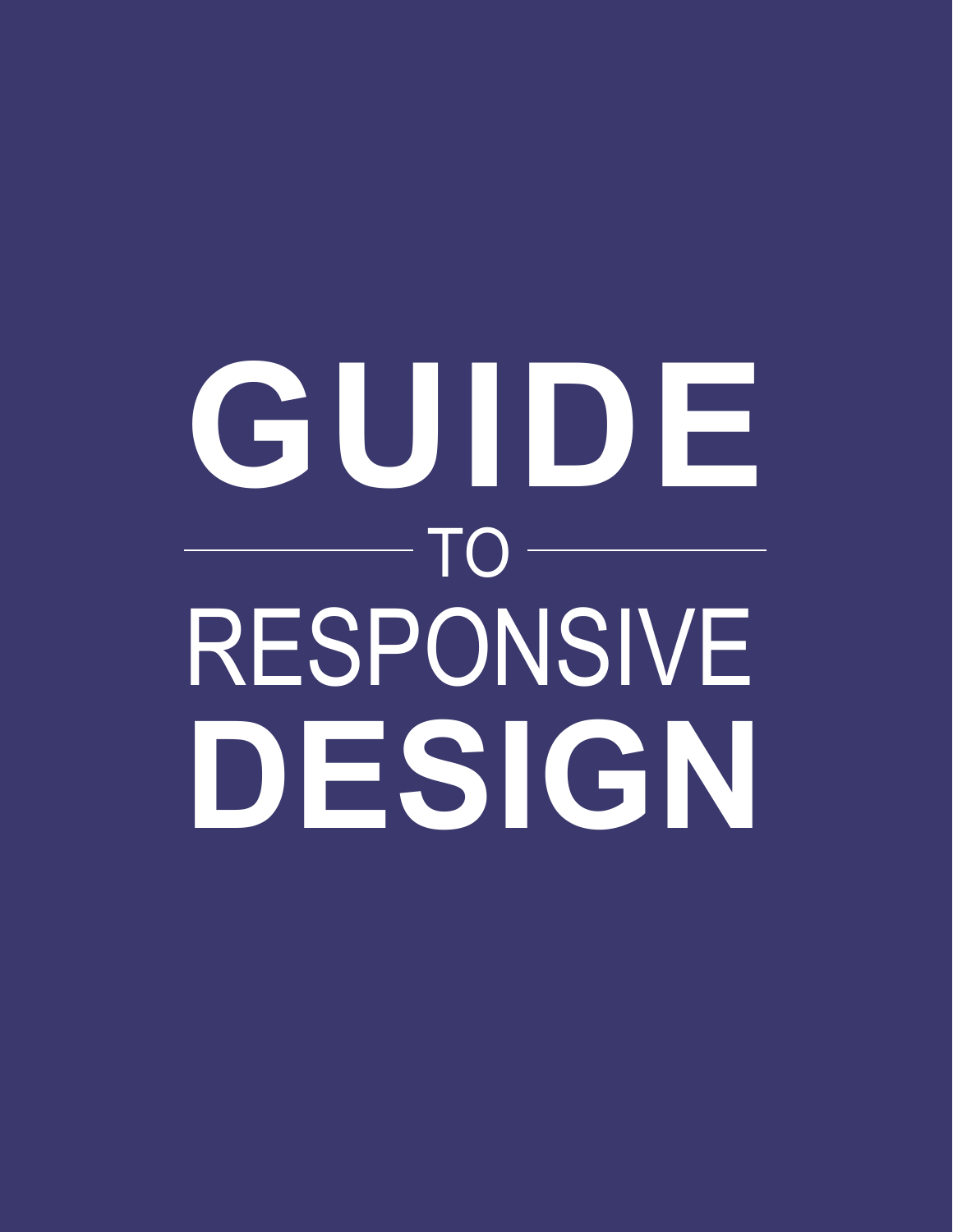### RESPONSIVE WHAT IS **DESIGN?**

Ever tried to look up a website on your smartphone and were frustrated by what you saw when the screen finally loaded? Was website too zoomed out? Was text too small? Did you have to resort to pinching and scrolling in order to actually be able to read the site? Did the page not even load at all?

This is what happens when a traditional website is loaded on a mobile device. Smartphones, tablets, and other devices have very different web design specifications than those that work with a regular computer.

This is where responsive design comes in.

Responsive design is a special way of designing websites which takes into account the various platforms in which a website will be viewed on. This includes computers, tablets, mobile phones, etc. The goal of responsive design is to create a website that looks good across all of these platforms.



[1] Illustration by Stéphanie Walter

#### **Cool Life CRM**

2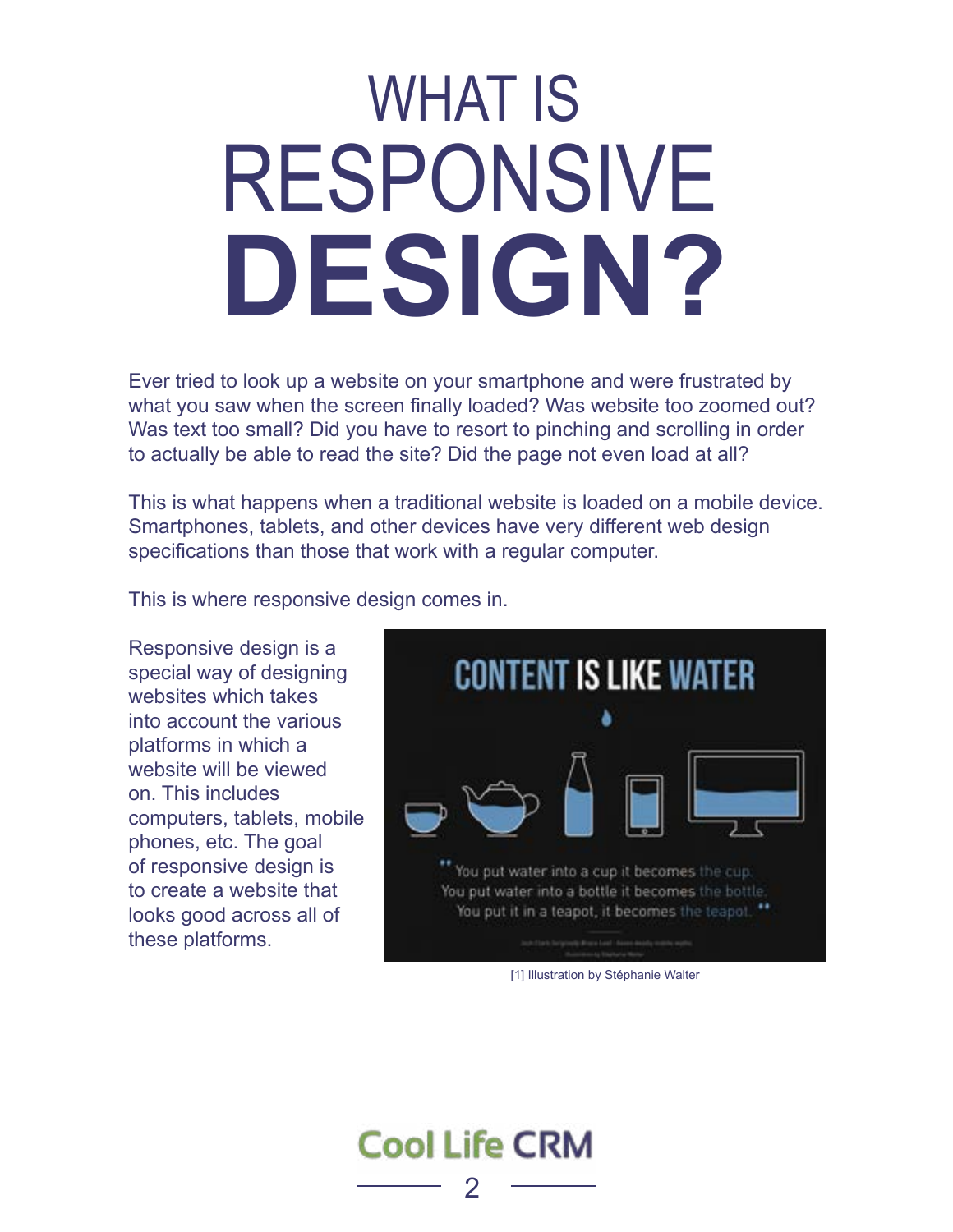### RESPONSIVE WHY  $-$ **DESIGN?**

So, why is responsive design important? Here are a few key reasons:

- Statistics from early 2014 show that more people were accessing the Internet via mobile devices than desktop computers. [2]
- In April 21, 2015, Google started to rank websites by how mobile friendly they are, giving priority to responsive sites. [3] This means that sites with responsive designs show up higher in Google's search results.
- Google Analytics shows that websites with responsive designs and easy to use interfaces keep vistors on the page longer and increase conversion rates. [4]
- 74% of mobile users will leave a site if it takes over 5 seconds to load. [5]

| <b>Traditional Website on a</b> | <b>Responsive Website on a</b>                |
|---------------------------------|-----------------------------------------------|
| <b>Mobile Device</b>            | <b>Mobile Device</b>                          |
| Takes too long to load          | Loads quickly                                 |
| Text too small to read          | <b>Text scales for optimum</b><br>readability |
| Pages are cluttered and hard to | Pages are simplified and                      |
| navigate                        | streamlined                                   |

#### **Cool Life CRM**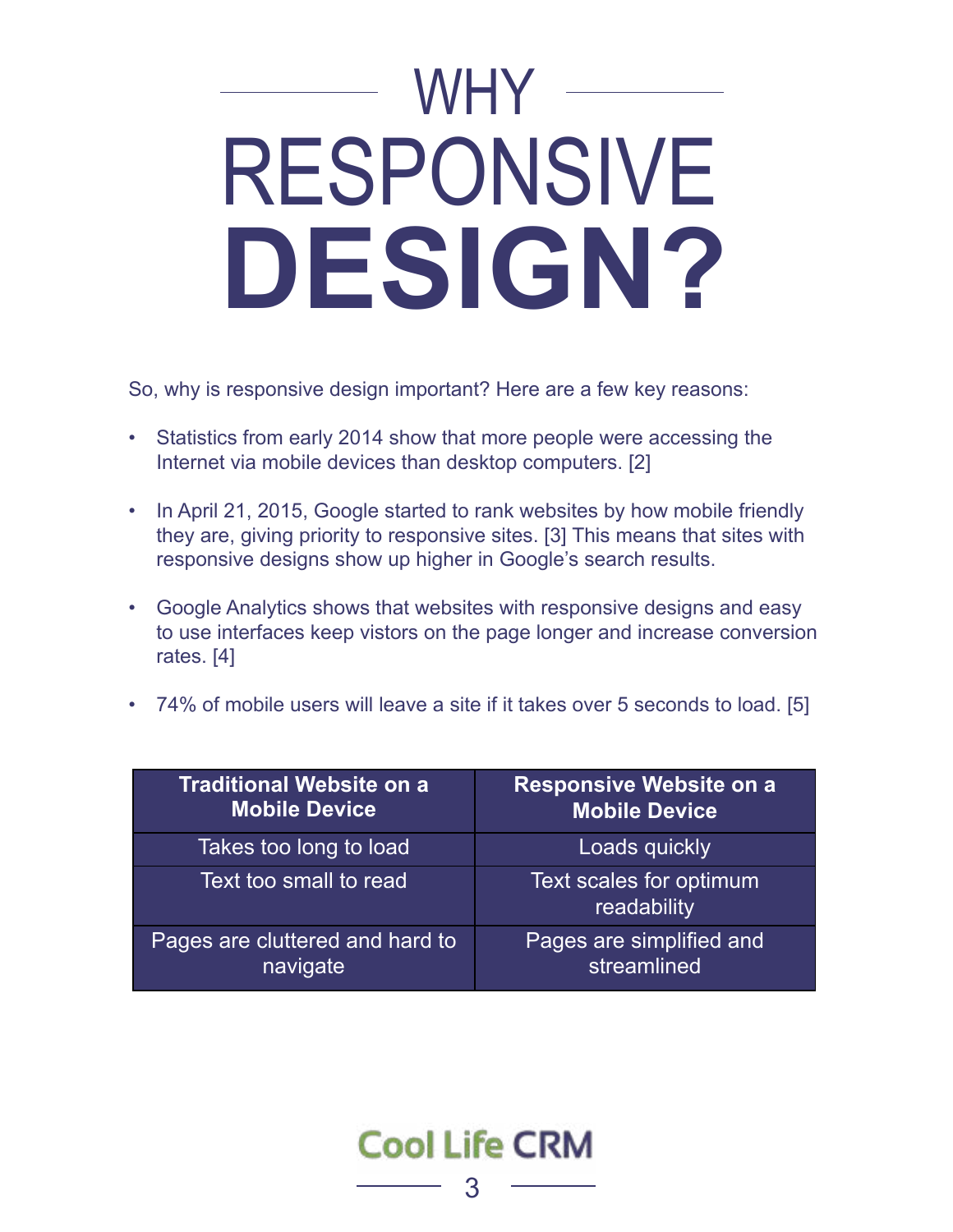## RESPONSIVE  $-$  FEATURES OF  $-$ **DESIGN**



[6] Illustration by Jose Luis Dobuss

Here are the main features of responsive design:

- Text and graphics that scale to fit the platform
- Layouts and grids that adjust to the screen resolution
- Bigger buttons and better navigation via touchscreen
- Simplified layout for mobile devices
- No complicated scripts so that pages load quickly
- Less website maintence required

#### **Cool Life CRM** 4